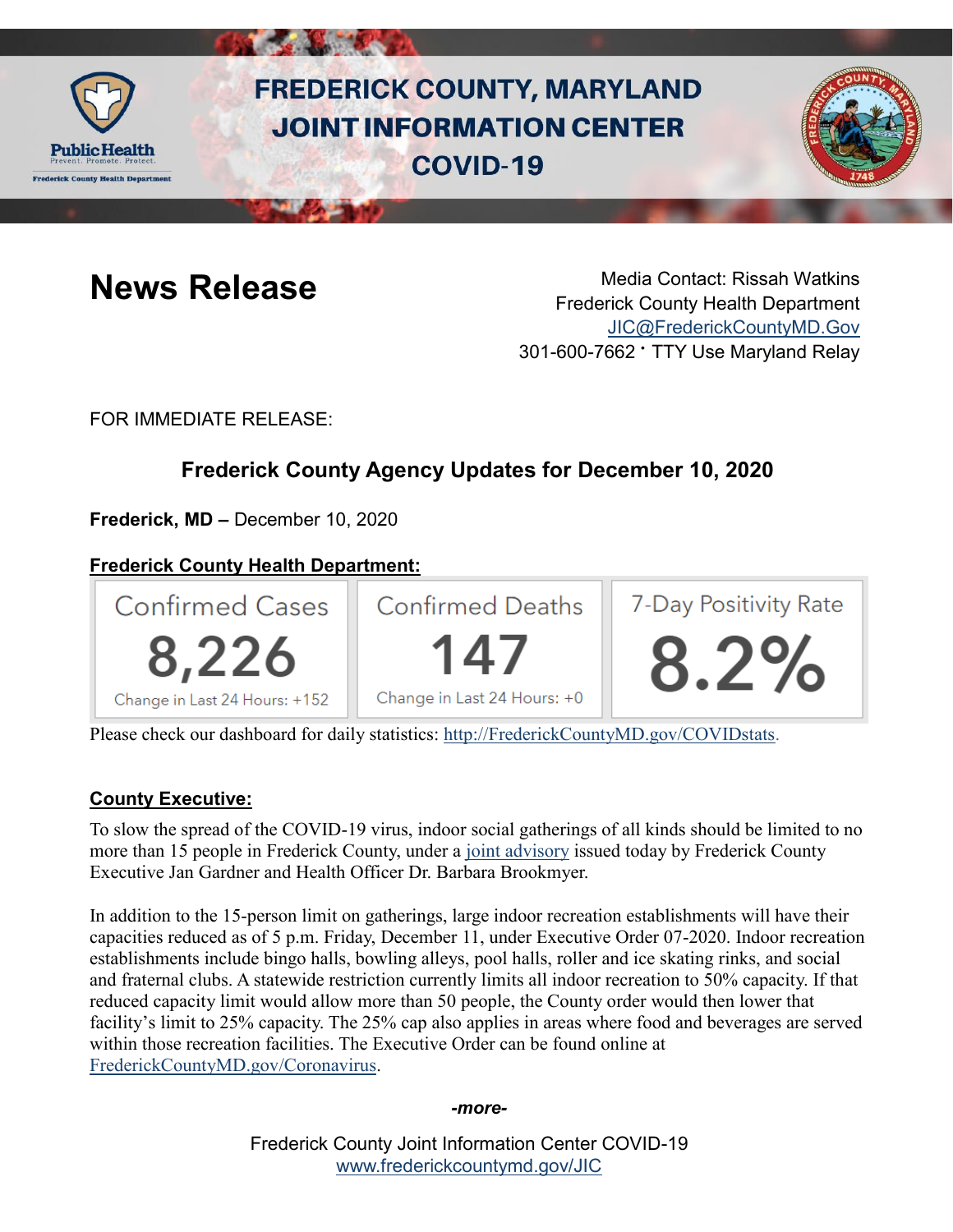

### **Page 2/JIC**

#### **Frederick County Office of Economic Development**

Frederick County has awarded a more than \$9.8M to over 1,690 businesses. To see a breakdown of how business grants were distributed [click here.](http://www.discoverfrederickmd.com/covid-19_frederick_county_business_grants)

[http://www.discoverfrederickmd.com/covid-](http://www.discoverfrederickmd.com/covid-19_frederick_county_business_grants)19 frederick county business grants

Frederick County Maryland **OFFICE OF ECONOMIC DEVELOPMENT** 

> **Opt-in for Frederick County COVID-19 Updates** Text FredCoVID19 to 888777

> > **WE WANT TO HEAR**

Voice your

opinion!

# **COVID-19 Updates:**

#### *Text Opt-in*

As a reminder, you can opt-in to receive updates from Frederick County government on COVID-19 operational changes, press conferences and more. Text the keyword FredCoVID19 to 888777. Message and data rates may apply.

#### *Vaccine Interest Survey*

The Frederick County Health Department is working on our COVID-19 vaccination plan and is asking for your input. Please take this short, anonymous survey to share your thoughts about a COVID-19 vaccine. Deadline is Friday, December 11th. Thank you!

<https://www.surveymonkey.com/r/FrederickCovidVaccine>

El Departamento de Salud del Condado de Frederick está trabajando en nuestro plan de vacunación COVID-19 y solicita su opinión. Responda esta breve encuesta anónima para compartir sus pensamientos sobre la vacuna COVID-19. La fecha límite es el viernes 11 de diciembre. ¡Gracias!

<https://www.surveymonkey.com/r/FrederickCovidVaccineEspanol>

#### *Vaccine Planning – Priority Groups*

Since COVID-19 vaccine will be available first in limited amounts, Maryland is following a tiered approach to vaccination. Below is a picture of the current priority groups in Maryland showing that vaccine will first be made available to healthcare workers, residents and staff of long-term care facilities, and first responders (Group 1A). Next it will be made available to people at significantly higher risk of severe COVID-19 illness (Group 1B).

*-more-*

[www.frederickcountymd.gov/JIC](https://frederickcountymd.gov/JIC)



**FROM YOU!** 

What do

you think?